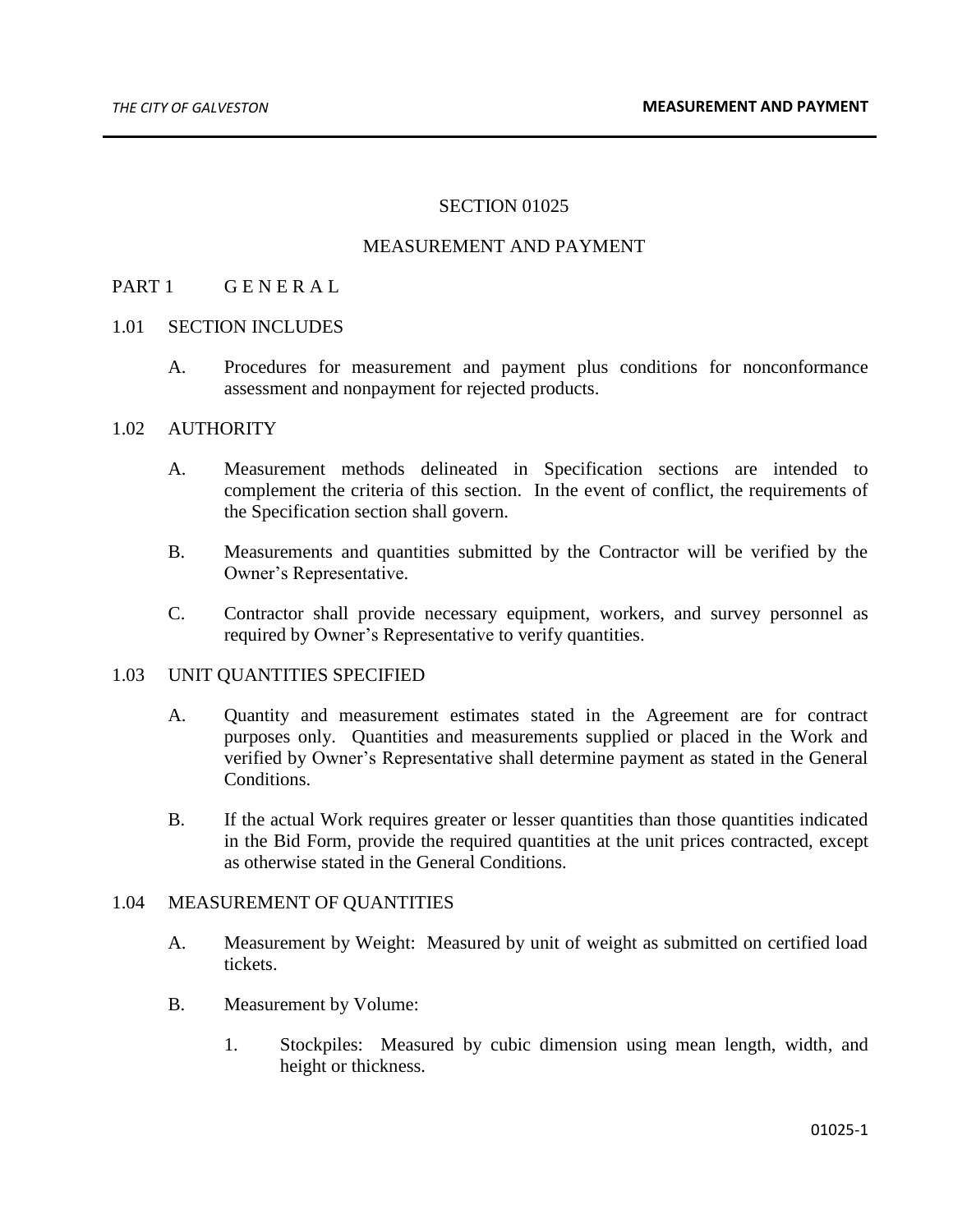- 2. Excavation and Embankment Materials: Measured by cubic dimension using cross-sections measured every 100-feet unless otherwise specified by the owner.
- C. Measurement by Area: Measured by square dimension using mean length and width or radius.
- D. Linear Measurement: Measured by linear dimension, at the item centerline or mean chord.
- E. Stipulated Price Measurement: By unit designated in the agreement.
- F. Other: Items measured by weight, volume, area, or lineal means or combination, as appropriate, as a completed item or unit of the Work.

## 1.05 PAYMENT

- A. Payment Includes: Full compensation for all required supervision, labor, products, tools, equipment, plant, transportation, services, and incidentals; and erection, application or installation of an item of the Work; and Contractor's overhead and profit.
- B. Total compensation for required Unit Price Work shall be included in Unit Price bid in Bid schedule. Claims for payment as Unit Price Work, but not specifically covered in the list of unit prices contained in Bid Schedule, will not be accepted.
- C. No payment for stored material will be made unless stipulated or approved by owner.
- D. Progress payments will be based on the Owner's Representative's observations and evaluations of quantities incorporated in the Work multiplied by the unit price.
- E. Final payment for Work governed by unit prices will be made on the basis of the actual measurements and quantities determined by Owner & Owner's Representative multiplied by the unit price for Work which is incorporated in or made necessary by the Work.

#### 1.06 NONCONFORMANCE ASSESSMENT

- A. Remove and replace the Work, or portions of the Work, not conforming to the Contract Documents.
- B. If, in the opinion of Owner & Owner's Representative, it is not practical to remove and replace the Work, the Owner & Owner's Representative will direct one of the following remedies: